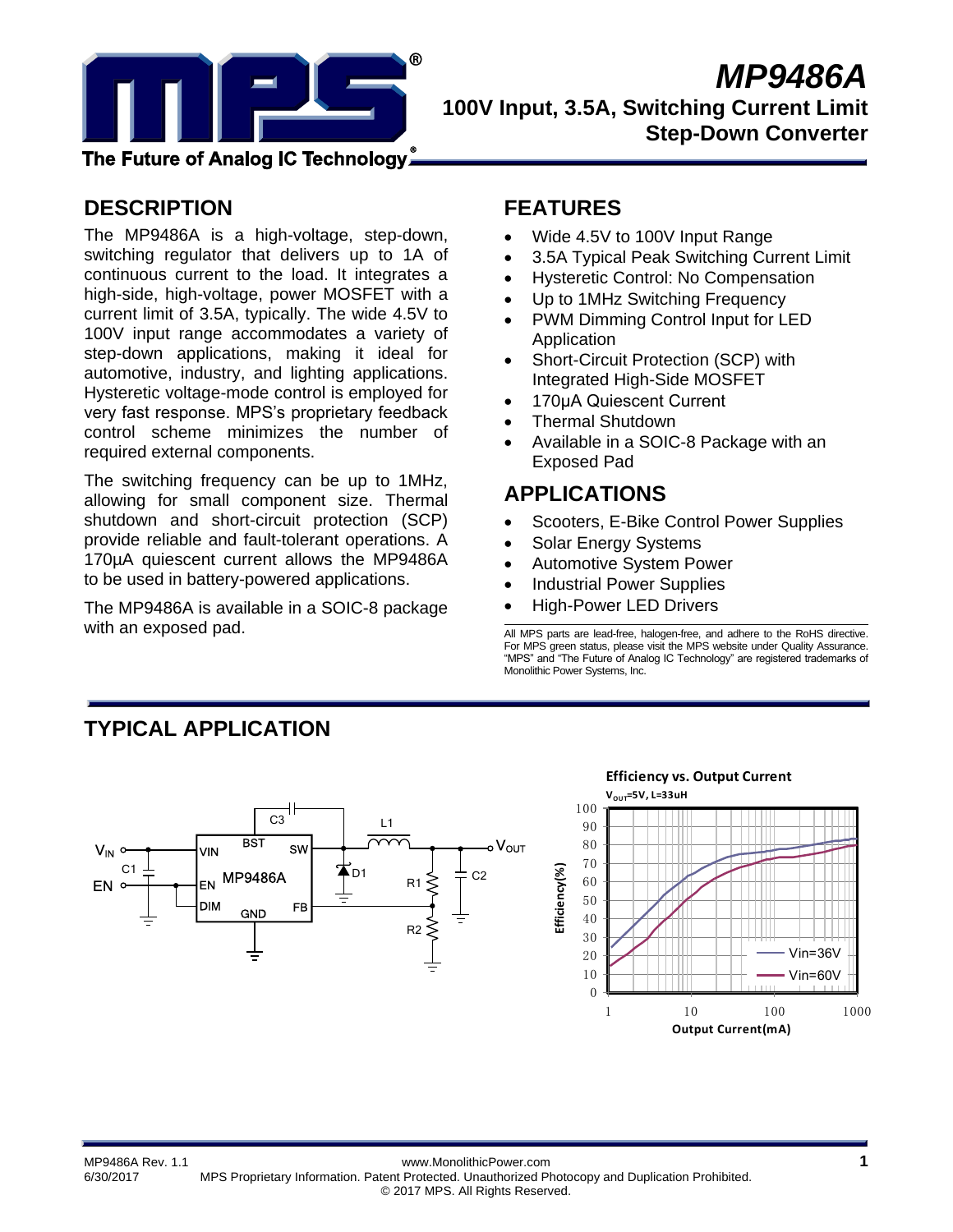

## **ORDERING INFORMATION**

| <b>Part Number*</b> | Package   | <b>Top Marking</b> |
|---------------------|-----------|--------------------|
| MP9486AGN           | SOIC-8 EP | See Below          |

**\*** For Tape & Reel, add suffix –Z (e.g. MP9486AGN–Z)

# **TOP MARKING**

# **MP9486A** LLLLLLLL MPSYWW

MP9486A: Part number LLLLLLLL: Lot number MPS: MPS prefix Y: Year code WW: Week code

# **PACKAGE REFERENCE**

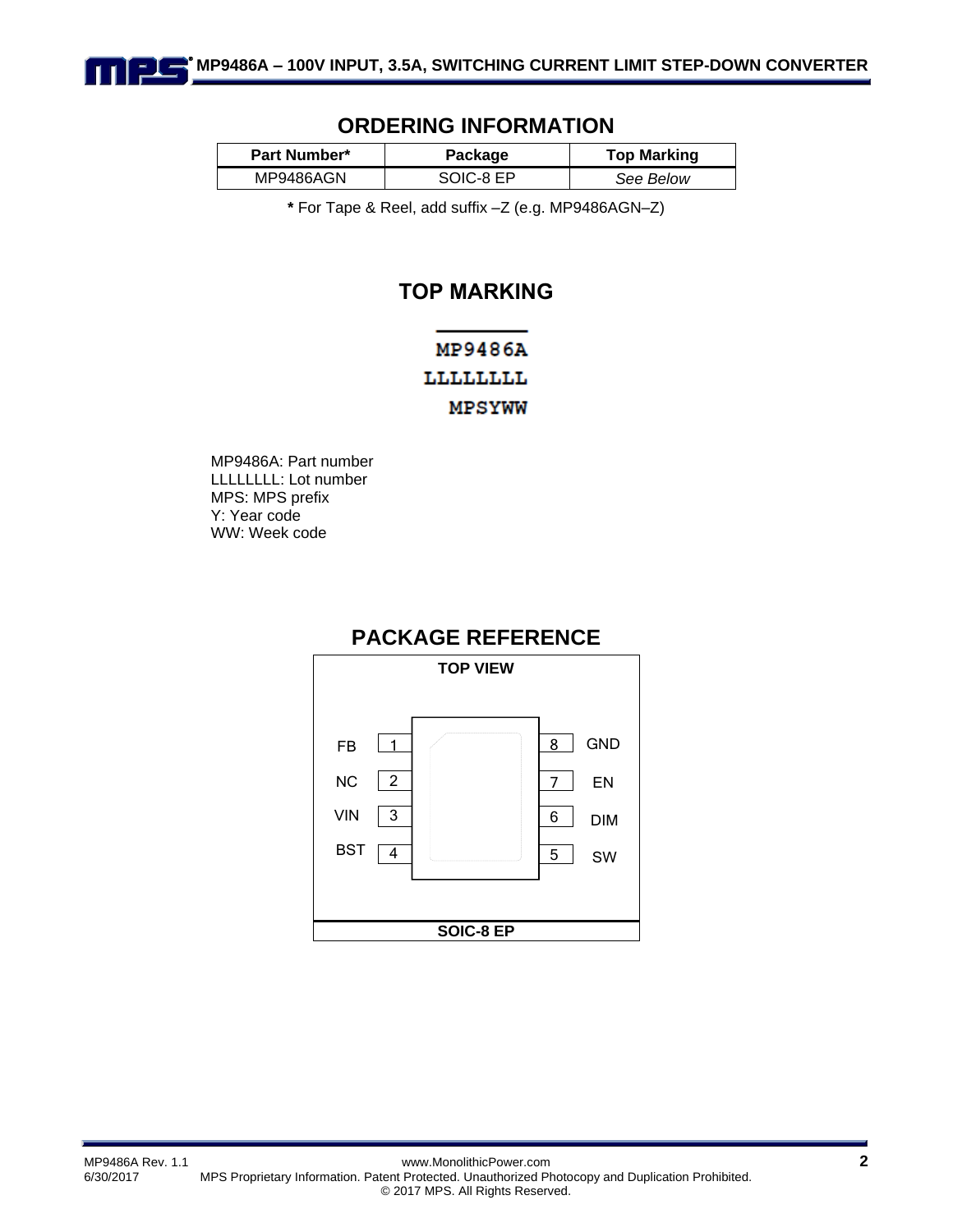# **ABSOLUTE MAXIMUM RATINGS (1)**

| Supply voltage (VIN)-0.3V to +100V                        |                 |
|-----------------------------------------------------------|-----------------|
|                                                           |                 |
|                                                           |                 |
|                                                           | to $VIN + 0.5V$ |
|                                                           |                 |
|                                                           |                 |
| Junction temperature 150°C                                |                 |
| Continuous power dissipation $(T_A = +25^{\circ}C)^{(2)}$ |                 |
|                                                           |                 |
|                                                           |                 |
| Storage temperature -65°C to +150°C                       |                 |
| <b>Recommended Operating Conditions (3)</b>               |                 |
| Supply voltage (VIN)4.5V to 95V                           |                 |
|                                                           |                 |
| Maximum switching frequency 1MHz                          |                 |
| Operating junction temp. $(T_J)$ -40°C to +125°C          |                 |

| <b>Thermal Resistance</b> $\theta_{JA}$ $\theta_{JC}$ |  |
|-------------------------------------------------------|--|
| SOIC-8 EP                                             |  |
| EV9486-N-00A <sup>(4)</sup> 34…… 4…. °C/W             |  |
| JESD51-7 <sup>(5)</sup> 50 10 °C/W                    |  |

#### **NOTES:**

<sup>1)</sup> Exceeding these ratings may damage the device.

<sup>2)</sup> The maximum allowable power dissipation is a function of the maximum junction temperature  $T_J(MAX)$ , the junction-toambient thermal resistance  $\theta_{JA}$ , and the ambient temperature TA. The maximum allowable continuous power dissipation at any ambient temperature is calculated by  $P_D(MAX)=(T_J(MAX)-T_J(MAX)-T_J(MAX))$  $T_A$ )/ $\theta_{IA}$ . Exceeding the maximum allowable power dissipation produces an excessive die temperature, causing the regulator to go into thermal shutdown. Internal thermal shutdown circuitry protects the device from permanent damage.

<sup>3)</sup> The device is not guaranteed to function outside of its operating conditions.

<sup>4)</sup> Measured on EV9486-N-00A 2-layer 63mmx63mm board.

<sup>5)</sup> Measured on JESD51-7 4-layer board.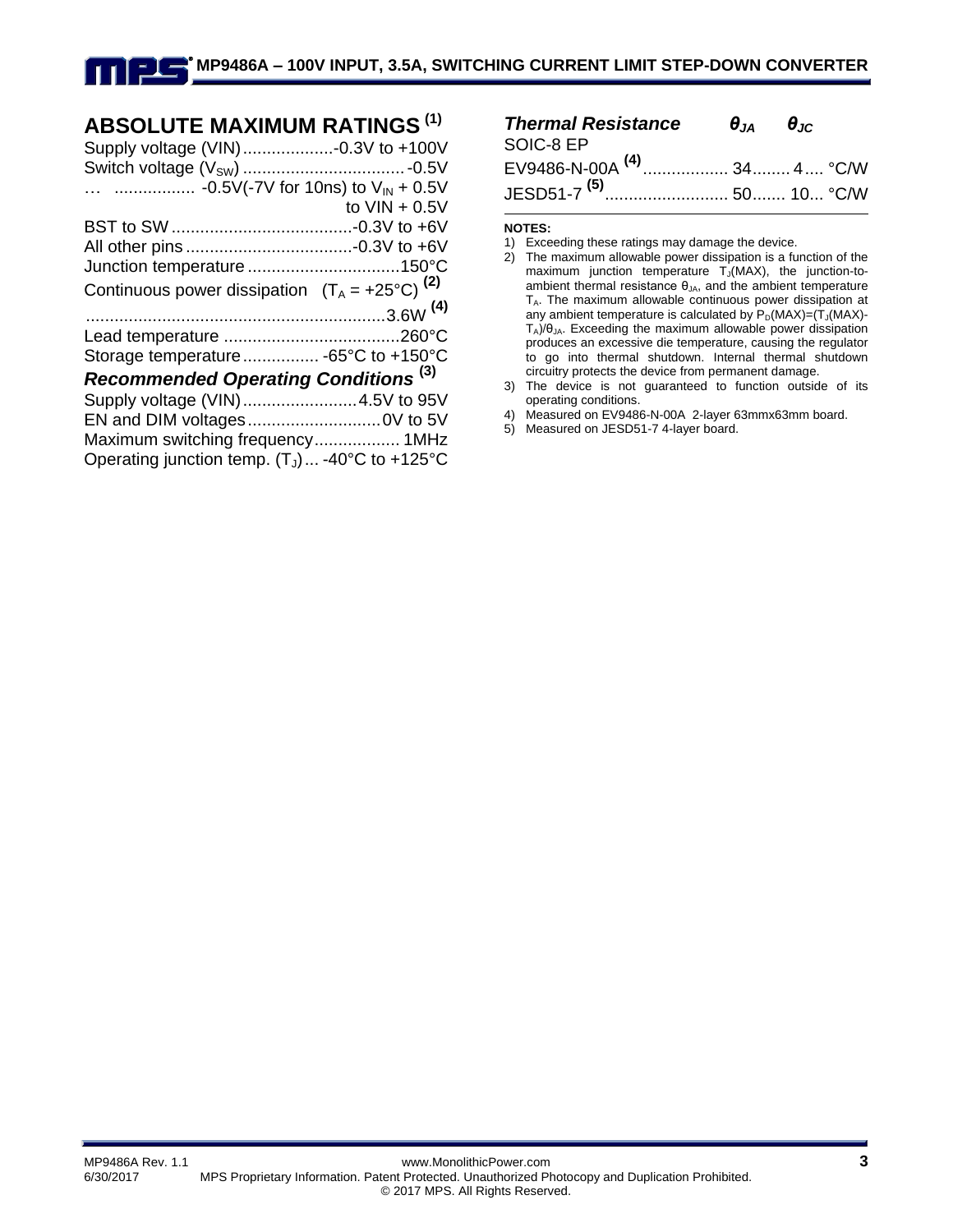# **ELECTRICAL CHARACTERISTICS**

**VIN = 60V, T<sup>A</sup> = +25°C, unless otherwise noted. Specifications over temperature are guaranteed by design and characterization.** 

| Parameter                                       | <b>Symbol</b>             | <b>Condition</b>                                                         | Min    | <b>Typ</b>     | <b>Max</b> | <b>Units</b> |
|-------------------------------------------------|---------------------------|--------------------------------------------------------------------------|--------|----------------|------------|--------------|
| VIN UVLO threshold                              |                           |                                                                          | 3.6    | 4.0            | 4.35       | $\vee$       |
| VIN UVLO hysteresis                             |                           |                                                                          |        | 0.4            |            | $\vee$       |
| Shutdown supply current                         |                           | $V_{EN} = 0V$                                                            |        | 2              | 5          | μA           |
| Quiescent supply current                        |                           | No load, $DIM = low$ ,<br>$V_{FB} = 250 \text{mV}$                       |        | 170            | 240        | μA           |
| Upper switch on resistance <sup>(6)</sup>       | $R_{DS(ON)}$              | $V_{BST} - V_{SW} = 5V$                                                  |        | 500            |            | $m\Omega$    |
| Upper switch leakage current                    | $I_{SWLK}$                | $V_{EN} = 0V$ , $V_{SW} = 0V$                                            |        | 0.01           | 1          | μA           |
| <b>Current limit</b>                            | I <sub>PK</sub>           | $V_{FB} = 0.15V$                                                         | 2.9    | 3.5            | 4.5        | A            |
| EN up threshold                                 | $V_{ENH}$                 |                                                                          | 1.4    | 1.55           | 1.7        | V            |
| EN threshold hysteresis                         | $V_{ENHY}$                |                                                                          |        | 320            |            | mV           |
| EN input current                                | <b>I</b> <sub>ENI</sub>   | $V_{EN} = 5V$                                                            |        | 0.01           | 1          | μA           |
| EN pull-up current                              | $I_{ENS}$                 | $V_{EN} = 2V$                                                            |        | $\overline{2}$ | 3          | μA           |
| DIM up threshold                                | <b>V<sub>DIMH</sub></b>   |                                                                          | 0.8    | 1.15           | 1.5        | $\vee$       |
| DIM threshold hysteresis                        | $V_{DIMHY}$               |                                                                          |        | 300            |            | mV           |
| DIM input current                               | <b>I</b> <sub>DIM</sub>   | $V_{\text{DIM}} = 5V$ or 0V                                              | $-1$   |                | 1          | μA           |
| DIM on propagation delay                        | <b>T</b> <sub>DIMDH</sub> | $V_{FB} = 0V$ , $V_{DIM}$ rising edge to<br>$V_{SW}$ rising edge         |        | 50             |            | ns           |
| DIM off propagation delay                       | <b>T</b> <sub>DIMDL</sub> | $V_{FB} = 0V$ , $V_{DIM}$ falling edge to<br>$V_{SW}$ falling edge       |        | 50             |            | ns           |
| Feedback voltage threshold high (6)             | V <sub>FBH</sub>          | 4.5V < VIN < 95V, $V_{FB}$ rising<br>from 0V until $V_{SW}$ < 30V        | 209    | 215            | 221        | mV           |
| Feedback voltage threshold low <sup>(6)</sup>   | $V_{\sf FBL}$             | $4.5V < VIN < 95V$ , $V_{FB}$ falling<br>from 0.25V until $V_{SW} > 30V$ | 179    | 185            | 191        | mV           |
| FB input current                                | $I_{FB}$                  | $V_{FB} = 5V$ or 0V                                                      | $-300$ |                | 300        | nA           |
| FB propagation delay to output<br>high $^{(6)}$ | $T_{FBDH}$                | Falling edge of $V_{FB}$ from<br>0.25V to 0V to $V_{SW}$ rising<br>edge  |        | 100            |            | ns           |
| FB propagation delay to output<br>$high^{(6)}$  | $T_{FBDL}$                | Rising edge of $V_{FB}$ from 0V<br>to 0.25V to $V_{SW}$ falling edge     |        | 100            |            | ns           |
| Thermal shutdown <sup>(7)</sup>                 |                           | Trigger thermal shutdown                                                 |        | 150            |            | $^{\circ}C$  |
|                                                 |                           | <b>Hysteresis</b>                                                        |        | 20             |            |              |

**NOTES:**

6) Guaranteed by design.

7) Guaranteed by characterization, not tested in production.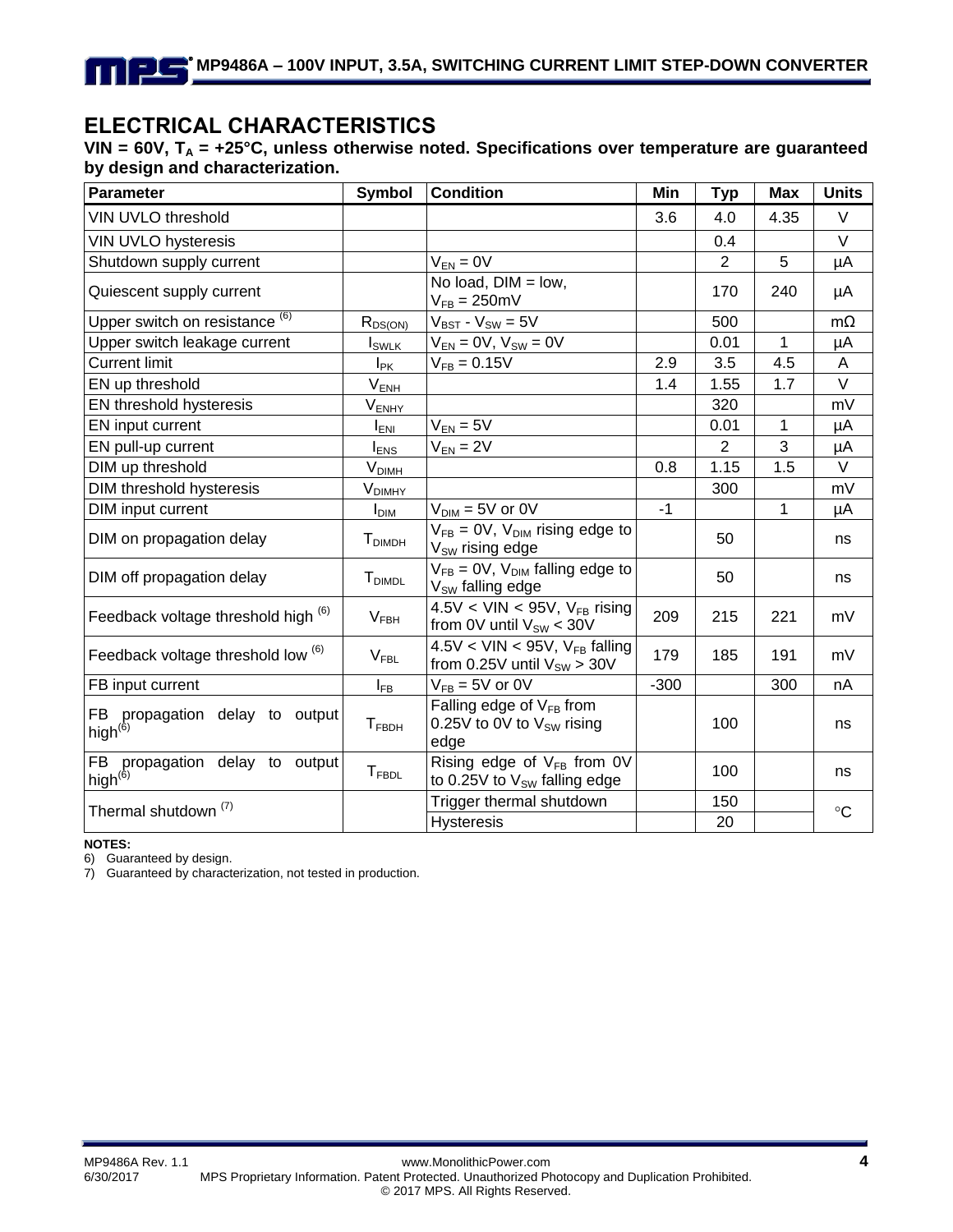# **TYPICAL CHARACTERISTICS**

VIN =  $60V$ ,  $T_A$  =  $+25^{\circ}C$ , unless otherwise noted.











**Quiescent Current vs. Temperature**  $V_{\text{IN}}$ =95V, DIM=LOW, EN=HIGH,  $V_{\text{FB}}$ =250mV







MP9486A Rev. 1.1 www.MonolithicPower.com **5** 6/30/2017 MPS Proprietary Information. Patent Protected. Unauthorized Photocopy and Duplication Prohibited.

© 2017 MPS. All Rights Reserved.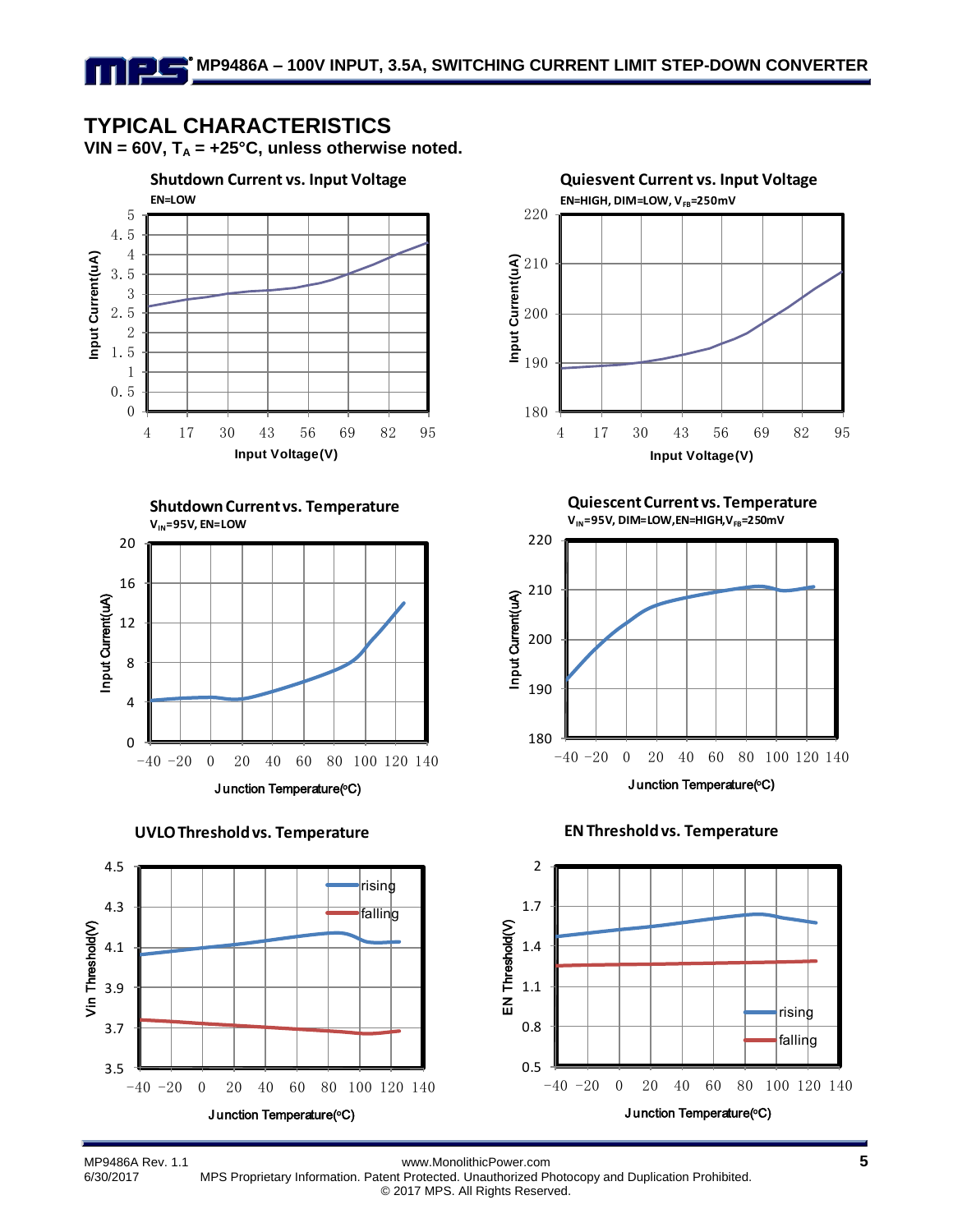## **TYPICAL PERFORMANCE CHARACTERISTICS**

**VIN** = 60V,  $V_{OUT}$  = 5V,  $I_{OUT}$  = 1A,  $L = 33 \mu$ H,  $C_{OUT}$  = 100 $\mu$ F,  $T_A$  = +25°C, unless otherwise noted.



#### 1 0.8 Vin=36V 0.6 Regulation Error(%) Vin=60V **Regulation Error(%)** 0.4 0.2 0  $-0.2$  $-0.4$ -0.6 . o<br>. 8<br>-1  $-0.8$ 0 200 400 600 800 1000 **Output Current(mA)**

**Load Regulation**

### **Line Regulation**  $-1$ -0.5 0 0.5 1 1.5 2 Iout=1mA Iout=1000mA

 $0$  10 20 30 40 50 60 70 80 90 100 **Input Voltage(V)**

 $-1.5$ <br> $-2$ 

**Regulation Error(%)**

Regulation Error(%)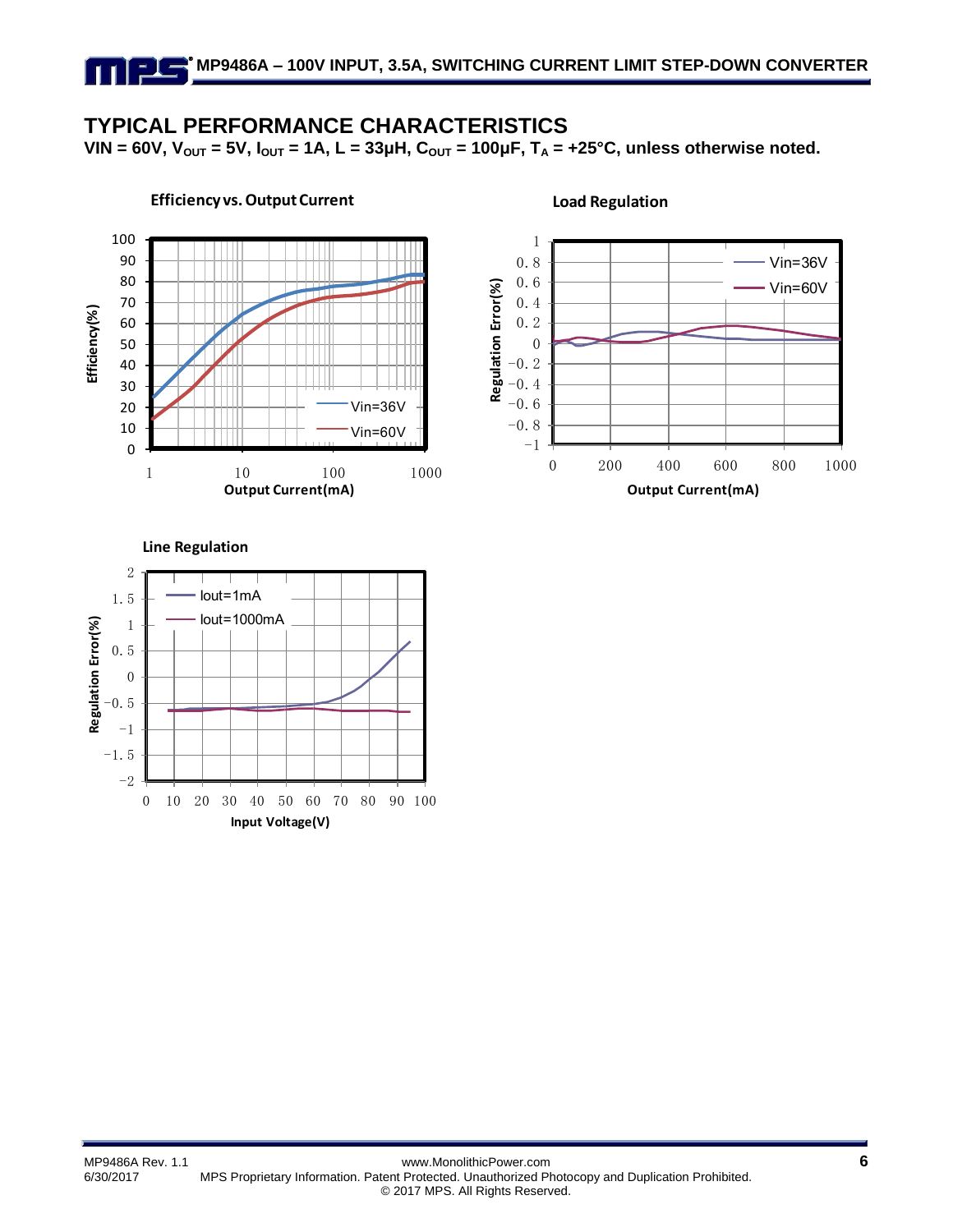# **TYPICAL PERFORMANCE CHARACTERISTICS** *(continued)*

**VIN** = 60V,  $V_{OUT}$  = 5V,  $I_{OUT}$  = 1A, L = 33μH,  $C_{OUT}$  = 100μF,  $T_A$  = +25°C, unless otherwise noted.

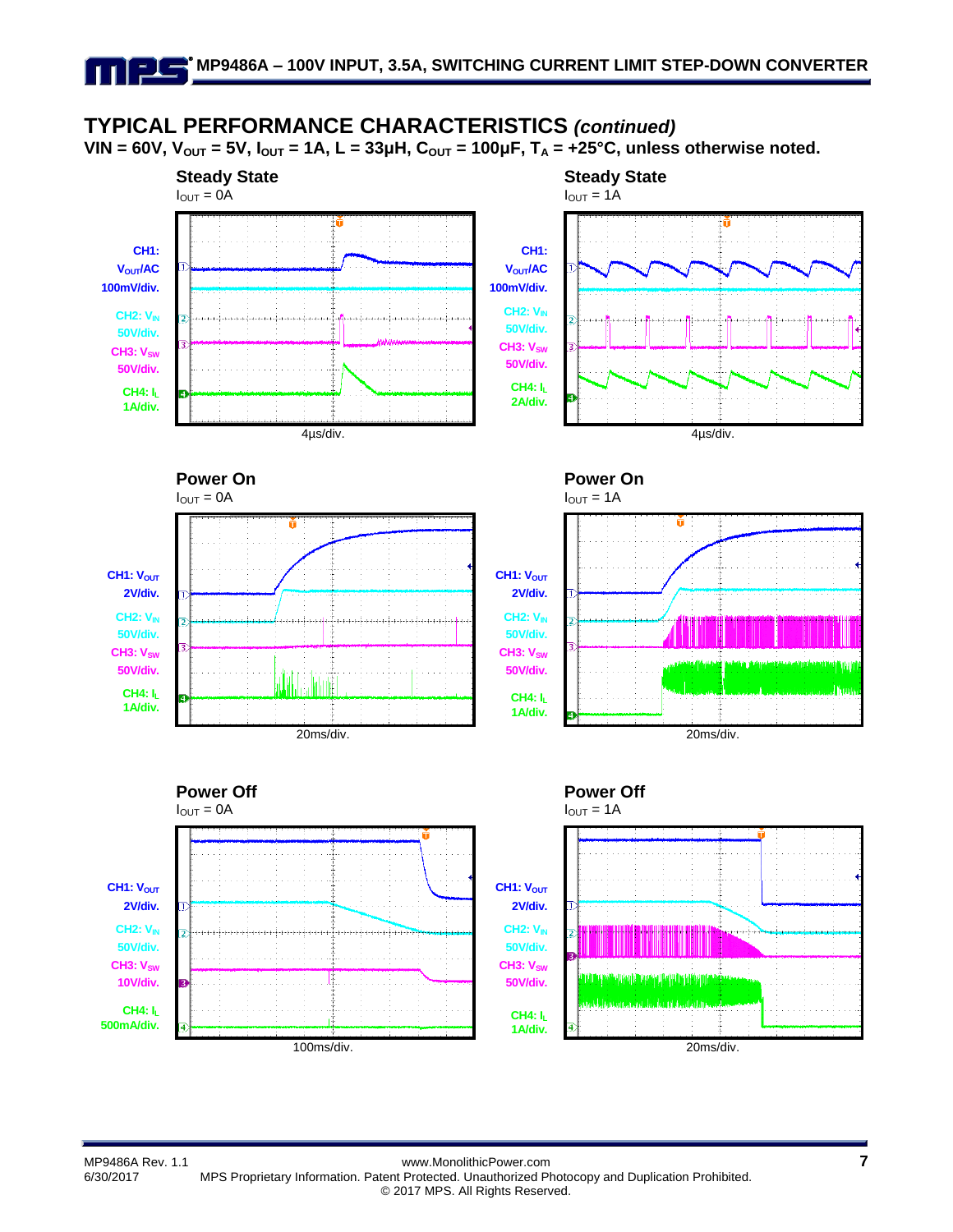# **TYPICAL PERFORMANCE CHARACTERISTICS** *(continued)*

**VIN** = 60V,  $V_{OUT}$  = 5V,  $I_{OUT}$  = 1A, L = 33μH,  $C_{OUT}$  = 100μF,  $T_A$  = +25°C, unless otherwise noted.



**2V/div. CH2: VEN 5V/div.**

**50V/div. CH4: I<sup>L</sup> 1A/div.**













MP9486A Rev. 1.1 www.MonolithicPower.com **8** 6/30/2017 MPS Proprietary Information. Patent Protected. Unauthorized Photocopy and Duplication Prohibited. © 2017 MPS. All Rights Reserved.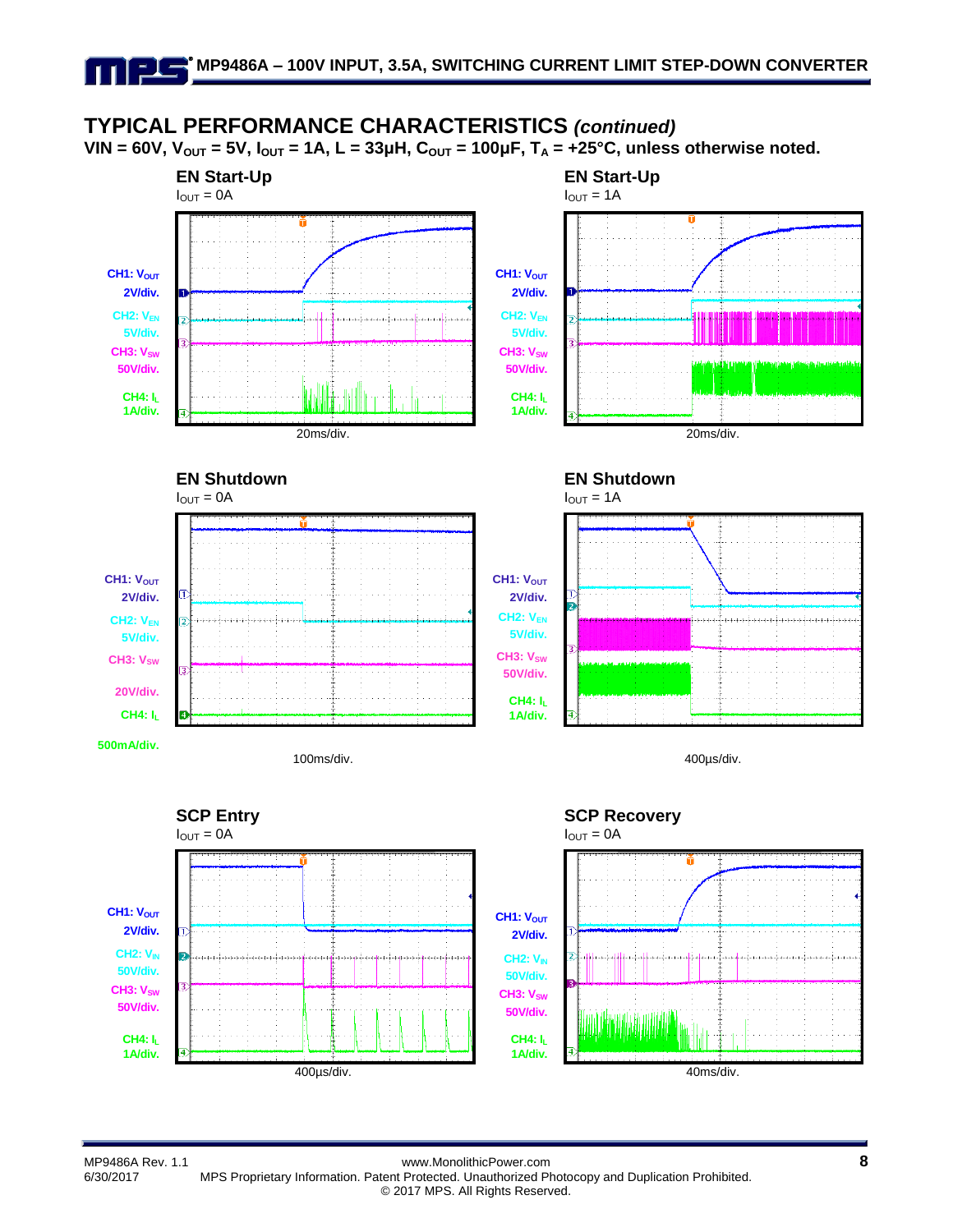# **TYPICAL PERFORMANCE CHARACTERISTICS** *(continued)*

**VIN** = 60V,  $V_{OUT}$  = 5V,  $I_{OUT}$  = 1A, L = 33μH,  $C_{OUT}$  = 100μF,  $T_A$  = +25°C, unless otherwise noted.



**Load Transient**



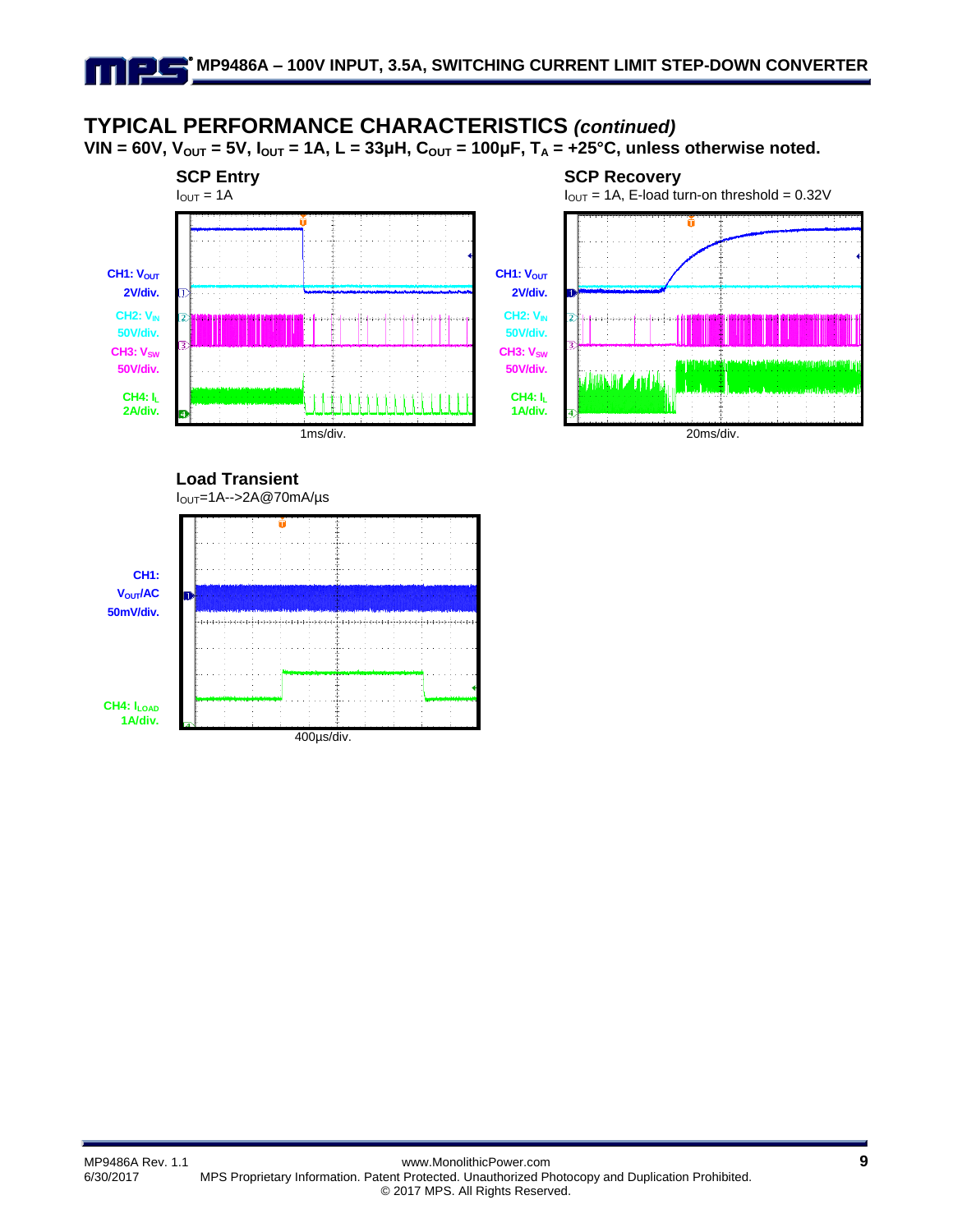# **PIN FUNCTIONS**

 $\blacksquare$ 

| SOIC-8 EP<br>Pin # | <b>Name</b> | <b>Description</b>                                                                                                                                                                                                                                                                                        |
|--------------------|-------------|-----------------------------------------------------------------------------------------------------------------------------------------------------------------------------------------------------------------------------------------------------------------------------------------------------------|
|                    | <b>FB</b>   | Feedback. FB is the input to the voltage hysteretic comparators. The average FB<br>voltage is maintained at 200mV by loop regulation.                                                                                                                                                                     |
| 2                  | NC.         | No connection.                                                                                                                                                                                                                                                                                            |
| 3                  | <b>VIN</b>  | <b>Input supply.</b> VIN supplies power to all of the internal control circuitries, both BST<br>regulators, and the high-side switch. A decoupling capacitor to ground must be placed<br>close to VIN to minimize switching spikes.                                                                       |
| 4                  | <b>BST</b>  | <b>Bootstrap.</b> BST is the positive power supply for the internal, floating, high-side<br>MOSFET driver. Connect a bypass capacitor between BST and SW.                                                                                                                                                 |
| 5                  | <b>SW</b>   | Switch node. SW is the output from the high-side switch. A low forward voltage<br>Schottky rectifier to ground is required. The rectifier must be placed close to SW to<br>reduce switching spikes.                                                                                                       |
| 6                  | <b>DIM</b>  | <b>PWM dimming input.</b> DIM is useful in LED driver applications. Pull DIM below the<br>specified threshold for dimming off. Pull DIM above the specified threshold for dimming<br>on. If the dimming function is not needed, such as in common buck applications, then<br>connect DIM and EN together. |
| 7                  | EN          | <b>Enable input.</b> Pull EN below the specified threshold to shut down the MP9486A. Pull<br>EN above the specified threshold or leave EN floating to enable the MP9486A.                                                                                                                                 |
| 8                  | <b>GND</b>  | <b>Ground.</b> GND should be placed as close to the output capacitor as possible to avoid the<br>high-current switch paths. Connect the exposed pad to GND plane for optimal thermal<br>performance.                                                                                                      |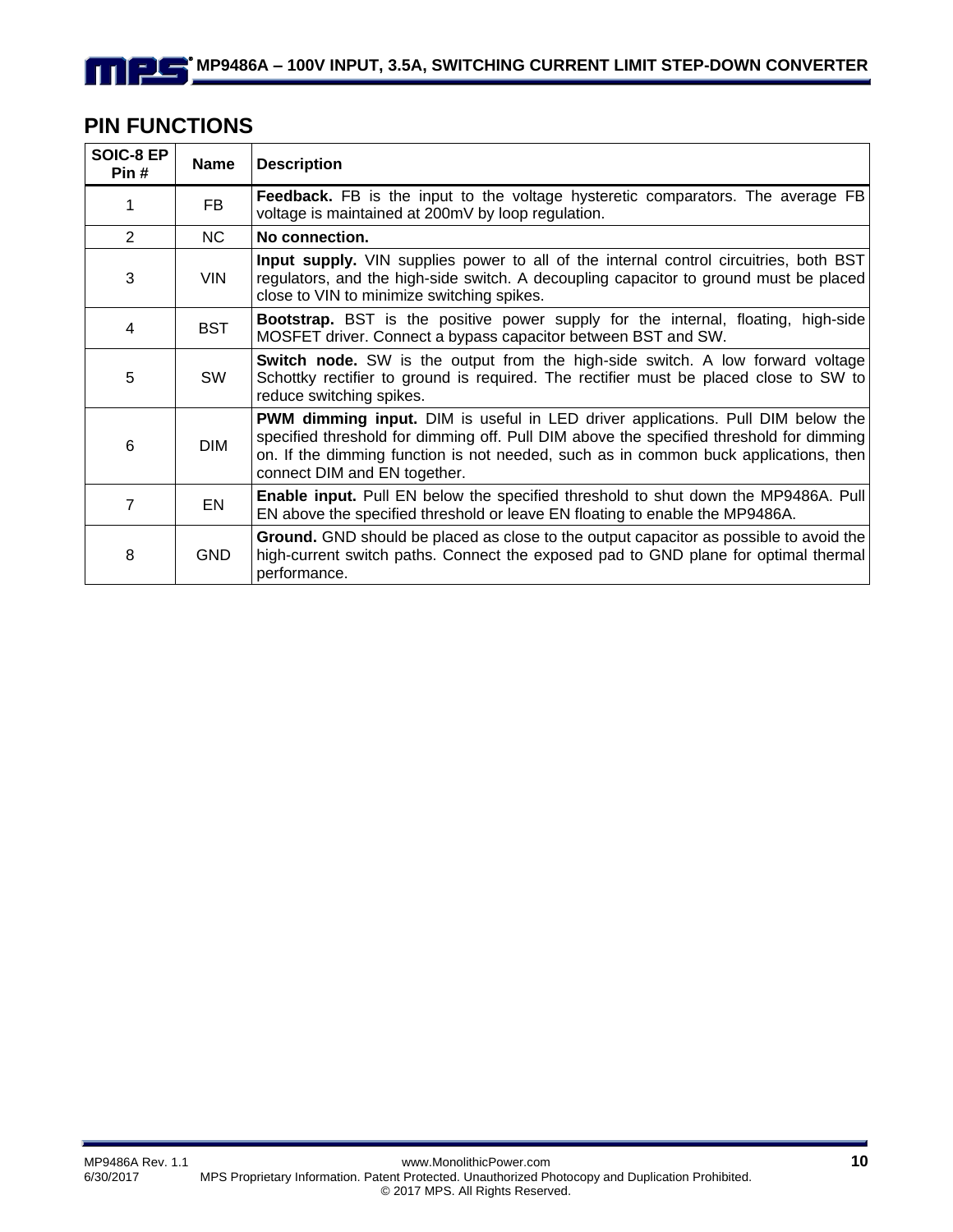## **BLOCK DIAGRAM**



**Figure 1: Function Block Diagram**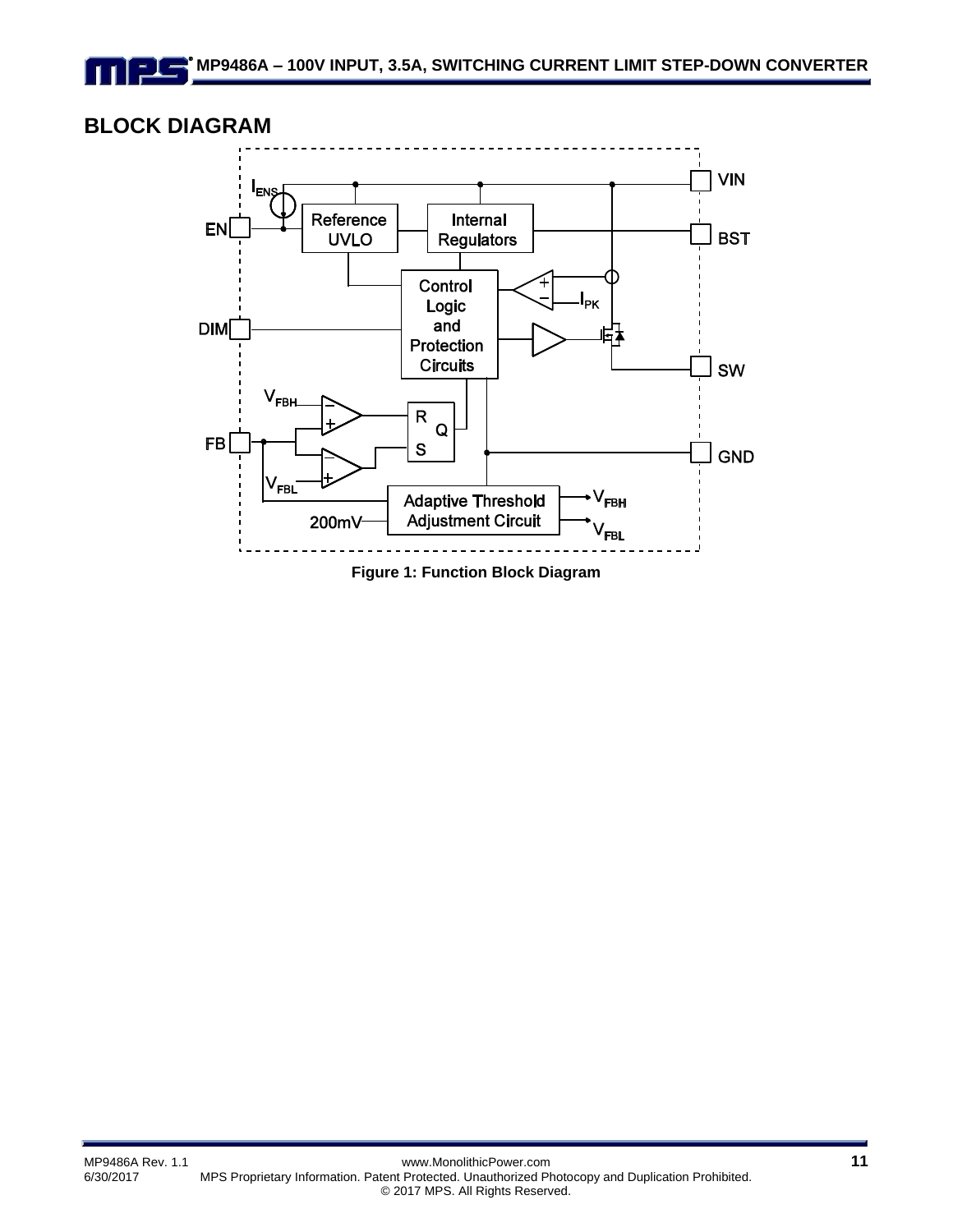

## **OPERATION**

#### **Hysteresis Current Control with Adaptive Threshold Adjustment**

The MP9486A operates in a hysteretic voltagecontrol mode to regulate the output voltage. FB is connected to the tap of a resistor divider, which determines the output voltage. The power MOSFET is turned on when the FB voltage ( $V_{FB}$ ) drops to 185mV and remains on until  $V_{FB}$  rises to 215mV. The power MOSFET is turned off when  $V_{FB}$  rises to 215mV and remains off until  $V_{FB}$  falls to 185mV. The two thresholds of 215mV and 185mV are adjusted adaptively to compensate for all the circuit delays, so the output voltage is regulated with an average 200mV value at FB.

## **Enable (EN) Control**

The MP9486A has a dedicated enable control pin (EN) with positive logic. Its falling threshold is 1.23V, and its rising threshold is 1.55V (320mV higher).

When floating, EN is pulled up to about 3V by an internal 2µA current source, so it is enabled. A current over 2µA is needed to pull EN down.

## **Floating Driver and Bootstrap Charging**

The floating power MOSFET driver is powered by an external bootstrap capacitor. This floating driver has its own under-voltage lockout (UVLO) protection. The UVLO rising threshold is 2.2V with a threshold of 150mV.

The bootstrap capacitor is charged and regulated to about 5V by the dedicated internal bootstrap regulator.

If the internal circuit does not have sufficient voltage, and the bootstrap capacitor is not sufficiently charged, extra external circuitry can be used to ensure that the bootstrap voltage is in the normal operating region. Refer to the External Bootstrap Diode section on page 14 for more details.

### **Under-Voltage Lockout (UVLO)**

Under-voltage lockout (UVLO) is implemented to protect the chip from operating at an insufficient supply voltage. The UVLO rising threshold is about 4V, while its falling threshold is a consistent 3.6V.

## **Dimming Function for LED Applications**

Because the FB reference of the MP9486A is very low, it is recommended to use the MP9486A for LED drivers by connecting the LED current sense resistor between FB and GND. In such applications, the MP9486A uses DIM for dimming. To achieve dimming, apply a pulse on DIM. The high level of the pulse should be >1.5V, and the low level should be <0.5V. The frequency can be as high as 20kHz.

## **Thermal Shutdown**

Thermal shutdown is implemented to prevent the chip from operating at exceedingly high temperatures. When the silicon die temperature is higher than its upper threshold, the entire chip shuts down. When the temperature is lower than its lower threshold, the chip is enabled again.

#### **Output Short Protection**

The output voltage is well-regulated when  $V_{FB}$  is around 200mV. If the output is pulled low in over-current protection (OCP) or is shorted to GND directly,  $V_{FR}$  is low, even though the power MOSFET is turned on. The MP9486A regards the low  $V_{FB}$  as a failure. The power MOSFET shuts off if the failure time is longer than 10µs. The MP9486A attempts operation again after a delay of about 300µs.

The power MOSFET current is also accurately sensed via a current sense MOSFET. If the current is over the current limit, the IC is shut down. This offers extra protection under outputshort conditions.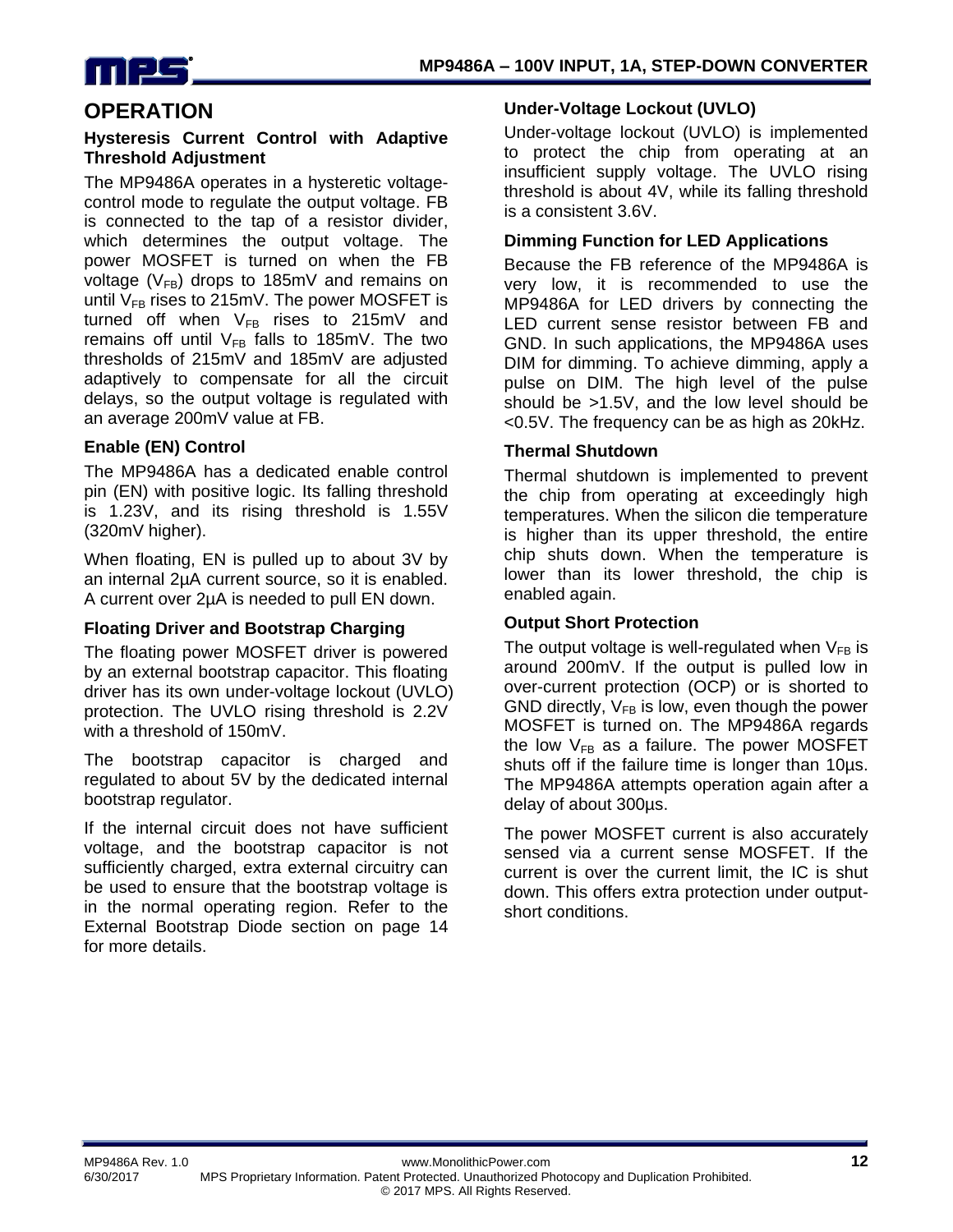

## **APPLICATION INFORMATION**

## **Setting the Output Voltage**

The output voltage  $(V<sub>OUT</sub>)$  is set by a resistor divider (R1 and R2) (see the Typical Application on page 1). To achieve good noise immunity and low power loss, R2 is recommended to be in the range of 5kΩ to 50kΩ. R1 can then be determined with Equation (1):

$$
R1 = \frac{V_{\text{OUT}} - V_{\text{FB}}}{V_{\text{FB}}} \times R2
$$
 (1)

Where  $V_{FB}$  is 0.2V, typically.

## **Output Capacitor and Frequency Setting**

The output capacitor  $(C_{\text{OUT}})$  is necessary for achieving a smooth output voltage. The ESR of the capacitor should be sufficiently large compared to the capacitance; otherwise, the system may behave in an unexpected way, and the current ripple may be very high.  $V_{FB}$ changes from 185mV to 215mV when the power MOSFET switches on. To charge the capacitor and generate 215mV at FB, the system needs ESR and some inductor current. For example, for a 5V  $V_{\text{OUT}}$ , if the forward capacitor is 0.1µF, the suggested ESR range of the output capacitor is 100mΩ to 250mΩ. Tantalum or aluminum electrolytic capacitors with a small ceramic capacitor are recommended.

A forward capacitor across R1 is recommended when the output capacitor is tantalum or aluminum electrolytic, which can set the desired frequency if the output capacitor and ESR cannot be changed. The forward capacitor can reduce the output voltage ripple.

In some application, simply a forward capacitor may not get proper frequency, then we can add a forward resistor in series with the forward capacitor or even more add a ceramic on the output.

## **Selecting the Inductor**

The inductor (L) is required to convert the switching voltage to a smooth current to the load. Although the output current is low, it is recommended that the inductor current be continuous in each switching period to prevent reaching the current limit. Calculate the inductor value with Equation (2):

$$
L = \frac{(V_{IN} - V_{OUT}) \times V_{OUT}}{F_{SW} \times I_{OUT} \times V_{IN} \times K}
$$
 (2)

Where K is a coefficient of about  $0.15 \sim 0.85$ .

## **Output Rectifier Diode**

The output rectifier diode supplies current to the inductor when the high-side switch is off. To reduce losses due to the diode forward voltage and recovery times, use a Schottky diode.

The average current through the diode can be approximated with Equation (3):

$$
I_{D} = I_{OUT} \times \left(1 - \frac{V_{OUT}}{V_{IN}}\right) \tag{3}
$$

Choose a diode with a maximum reverse voltage rating greater than the maximum input voltage and a current rating is greater than the average diode current.

## **Input Capacitor (CIN)**

The input current to the step-down converter is discontinuous and therefore requires a capacitor to supply AC current to the step-down converter while maintaining the DC input voltage. Use low ESR capacitors for the best performance, especially under high switching frequency applications.

The RMS current through the input capacitor can be calculated with Equation (4):

$$
I_{IN\_AC} = I_{OUT} X \sqrt{\frac{V_{OUT}}{V_{IN}}} x (1 - \frac{V_{OUT}}{V_{IN}})
$$
 (4)

With low ESR capacitors, the input voltage ripple can be estimated with Equation (5):

$$
\Delta V_{\text{IN}} = \frac{I_{\text{OUT}} \times V_{\text{OUT}}}{F_{\text{SW}} \times C_{\text{IN}} \times V_{\text{IN}}} \times (1 - \frac{V_{\text{OUT}}}{V_{\text{IN}}})
$$
(5)

Choose an input capacitor with enough RMS current rating and enough capacitance for small input voltage ripples.

When electrolytic or tantalum capacitors are applied, a small, high-quality ceramic capacitor (i.e.: 0.1μF) should be placed as close to the IC as possible.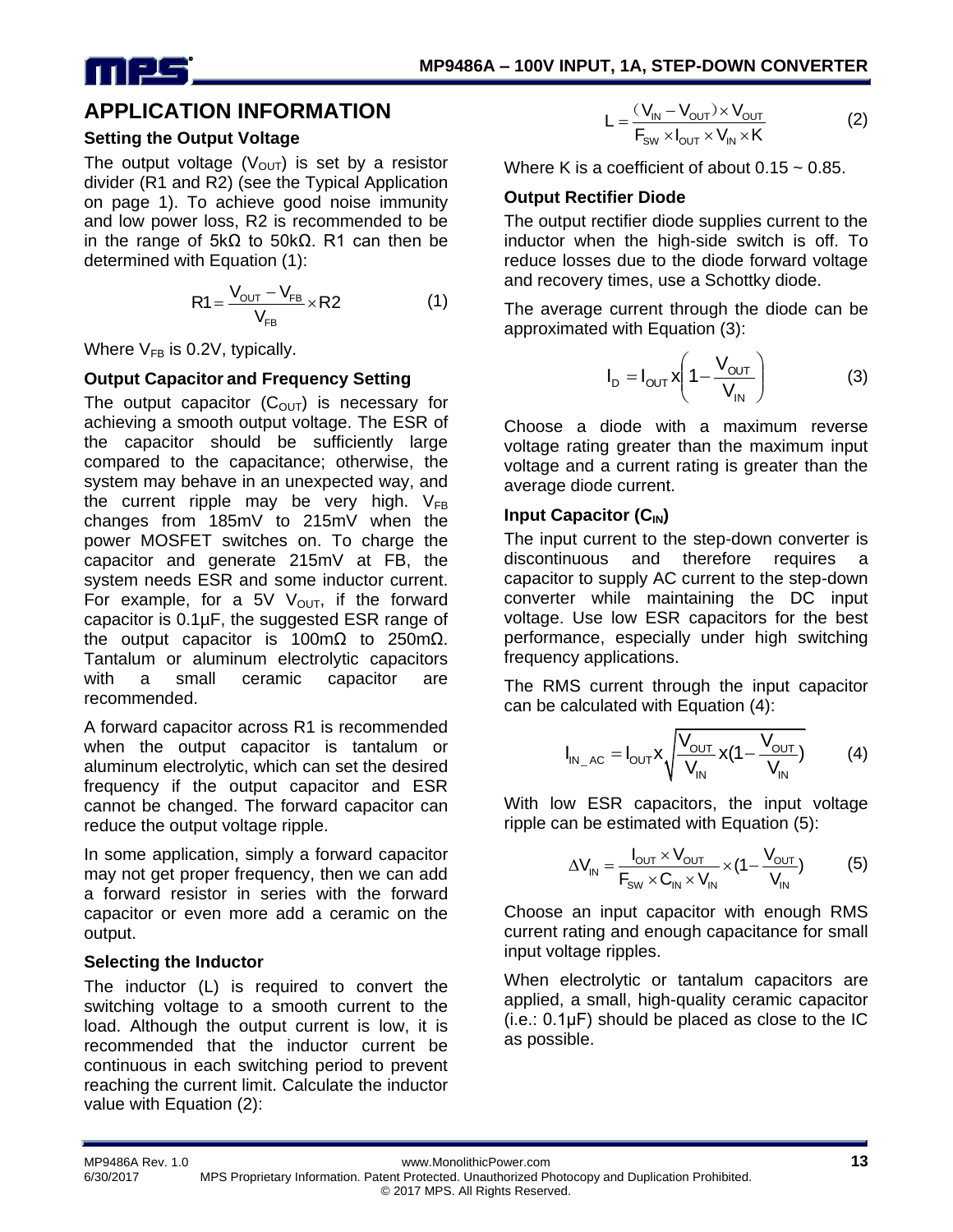## **External Bootstrap Diode**

An external bootstrap diode may enhance the efficiency of the converter (see Figure 2). An external BST diode is recommended from the 5V supply to BST in the following cases:

- There is a 5V rail available in the system
- VIN is not greater than 5V
- $V_{OUT}$  is between 3.3V and 5V

This diode is also recommended for high duty cycle operations (when  $V_{\text{OUT}}/$  VIN > 65%) and very high frequency (close to 1MHz) applications.

The bootstrap diode can be a low-cost one, such as IN4148 or BAT54.



**Figure 2: External Bootstrap Diode**

### **PCB Layout Guidelines**

Efficient PCB layout is critical for stable operation. For best results, refer to Figure 3 and follow the guidelines below.

- 1. Place the input decoupling capacitor, catch diode, and the MP9486A (VIN, SW, and PGND) as close to each other as possible.
- 2. Keep the power traces very short and fairly wide, especially for the SW node. *This can help greatly reduce voltage spikes on the SW node and lower the EMI noise level.*
- 3. Run the feedback trace as far from the inductor and noisy power traces (like the SW node) as possible.
- 4. Place thermal vias with 15mil barrel diameter and 40mil pitch (distance between the centers) under the exposed pad to improve thermal conduction.



**Figure 3: Recommended Layout**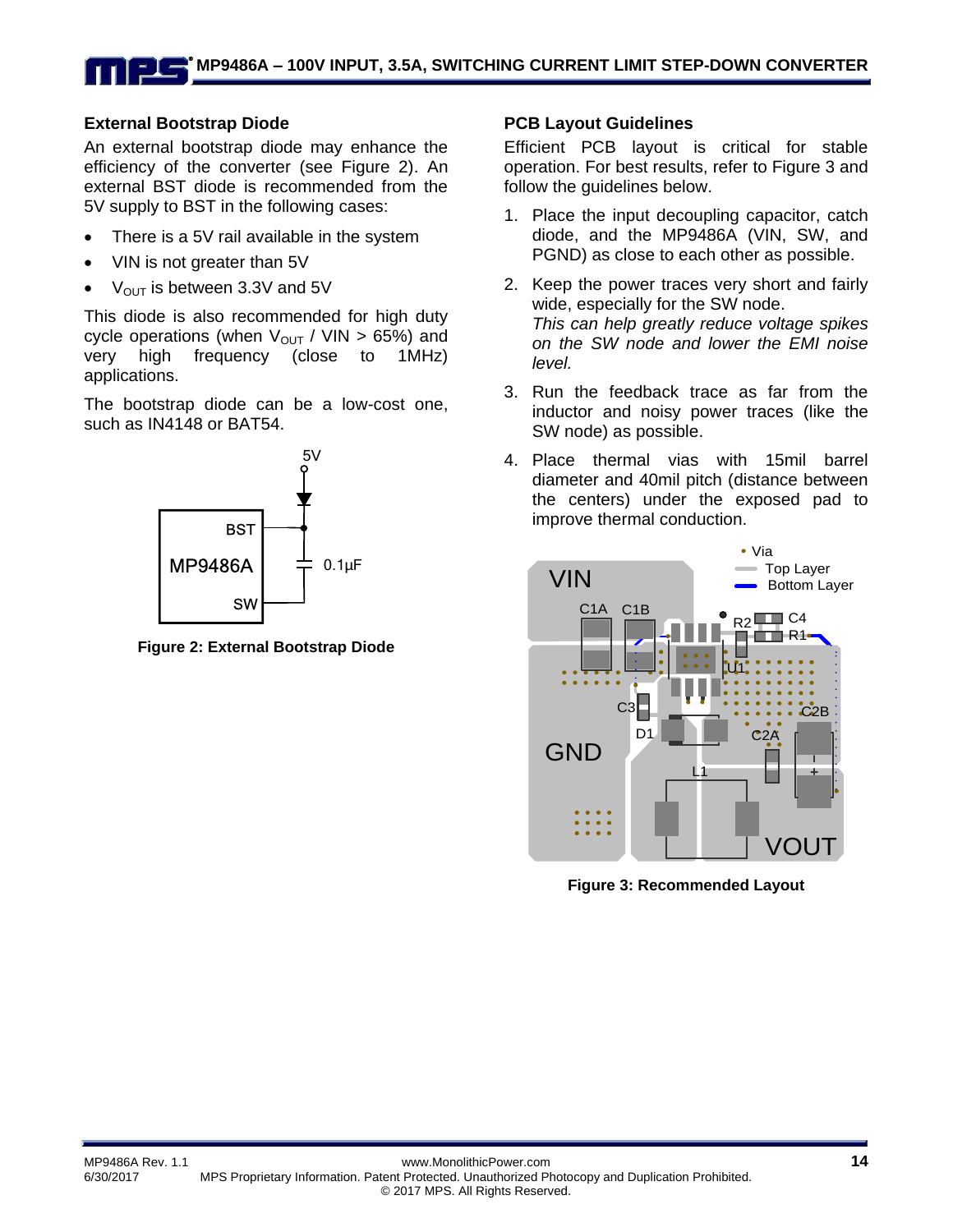## **Design Example**

Table 1 is a design example following the application guidelines for the specifications below.

| Vin                    | 8V to 95V |
|------------------------|-----------|
| Vout                   | 5V        |
| <b>Continuous lout</b> | 0A to 1A  |
| <b>Pulse lout</b>      | 2A        |

The typical application circuit for  $V_{OUT} = 5V$  in Figure 4 shows the detailed application schematic and is the basis for the typical performance waveforms. For more detailed device applications, please refer to the related evaluation board datasheets.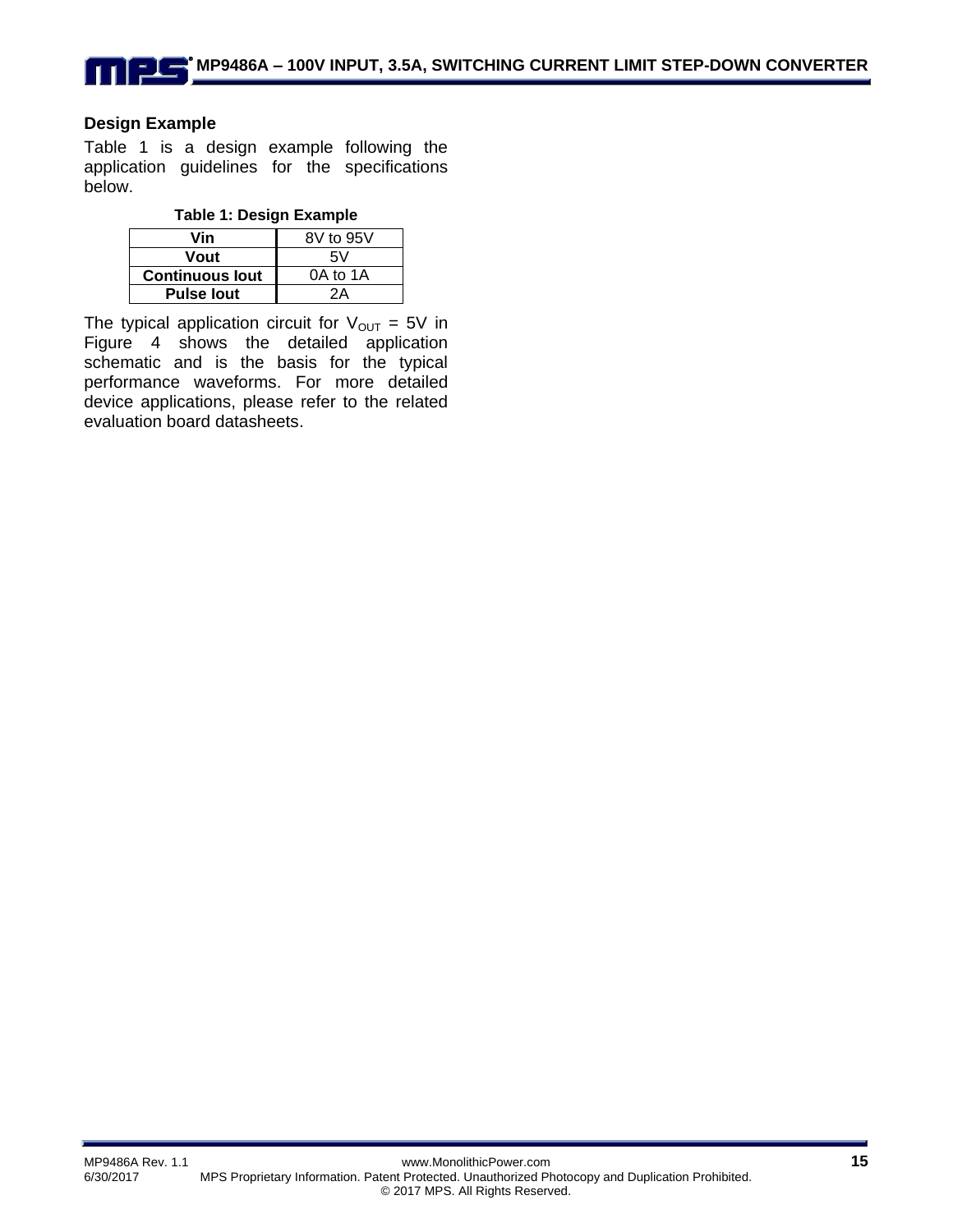# **TYPICAL APPLICATION CIRCUIT**



**Figure 5: VIN=15~95V, VOUT=12V, IOUT=1A**